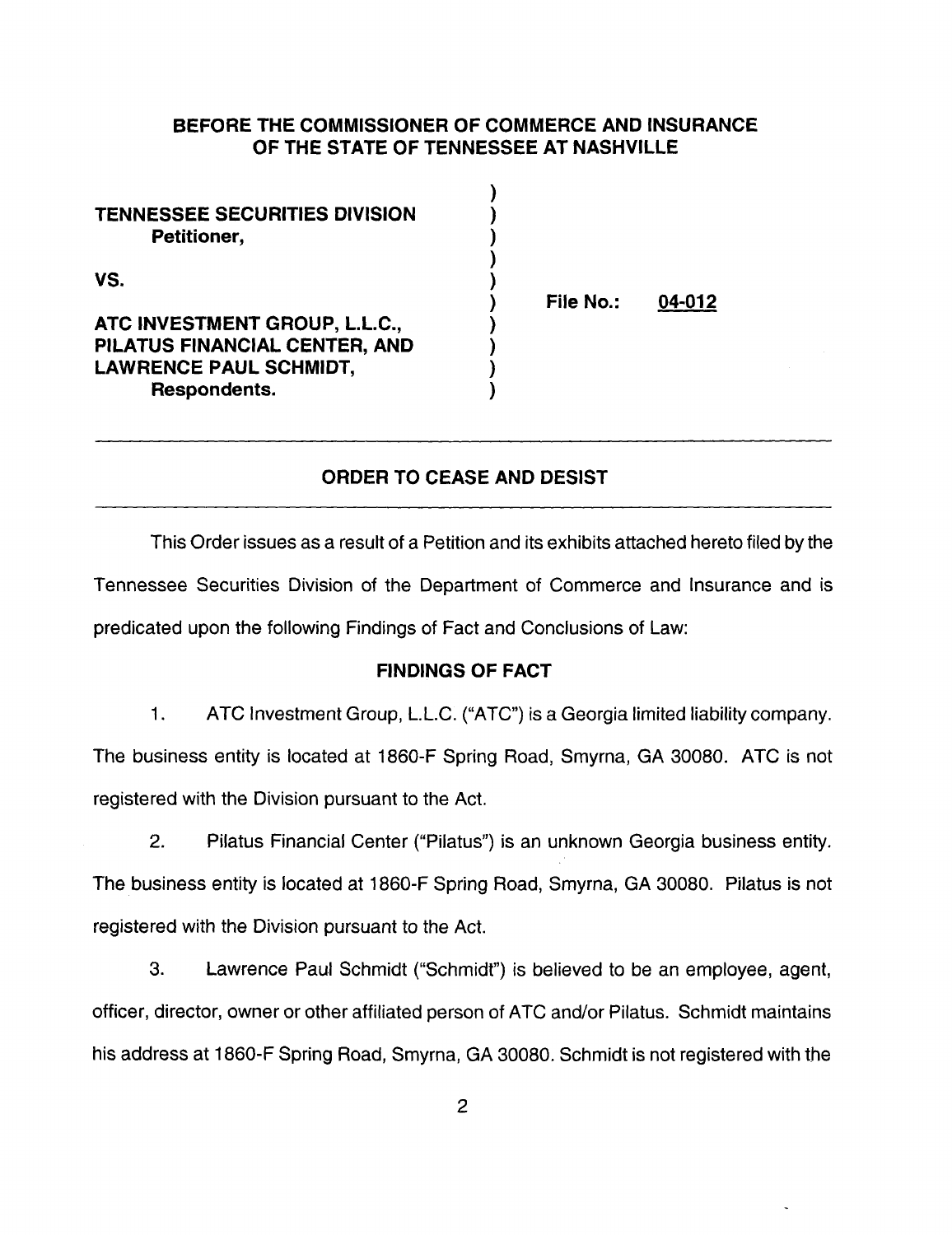Division as a broker-dealer or agent of a broker-dealer pursuant to the Act.

4. ATC is currently offering and/ or selling securities from, in, and/or into the State of Tennessee.

5. Pilatus is currently offering and/or selling securities from, in, and/or into the State of Tennessee.

6. Schmidt is currently offering and/ or selling securities from, in, and/or into the State of Tennessee.

7. On or about March 2003, Eddie Davis, an investigator with the Division of Securities, began a preliminary investigation regarding the matter. Specifically, on or about March 25, 2003, the Broker-Dealer Section of the Division received a call from a potential investor concerning whether ATC was registered to sell securities to residents of Tennessee. After a search of the CAD, the Division informed the caller that neither ATC nor Schmidt was registered with the Division to sell securities in Tennessee.

8. The caller had stated that he had responded to an advertisement by ATC in the USA Today regarding an investment opportunity. The caller stated that Schmidt had sent him an informational package that offered guaranteed annual rates of return of twelve percent (12%) and up with very low risk to the caller's principal.

9. An Internet search revealed a website for ATC and its sister company, Pilatus. The ATC website asserts that the investment opportunity is offered through the purchase of acquisition contracts having a renewable twelve (12) month period. The monies invested would then become the basis of payday advance loans offered to the general public by Pilatus through their offices, both current and future, in Tennessee and Georgia.

10. The ATC website claimed that the investment opportunity is registered with the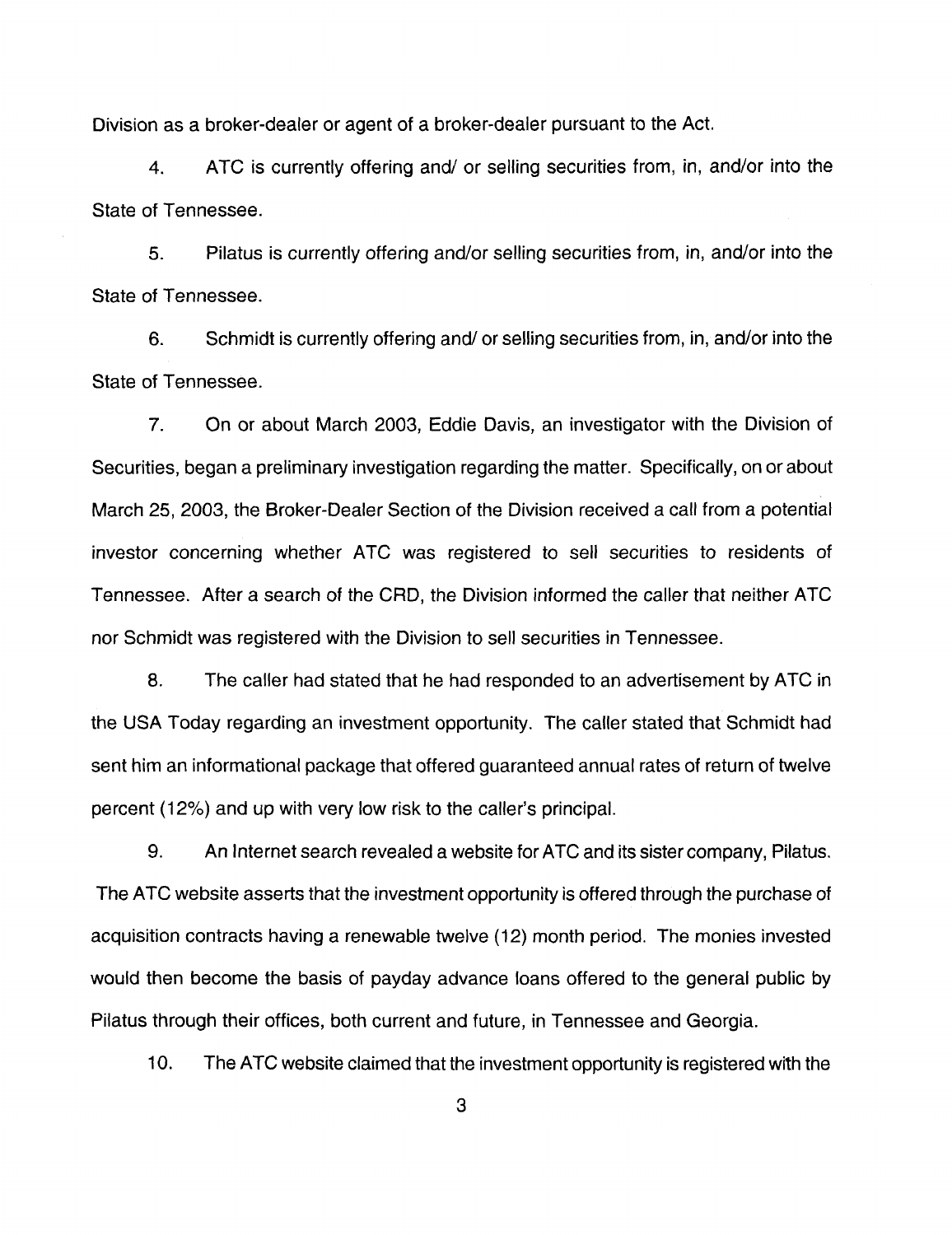U.S. Securities and Exchange Commission ("SEC") through a Regulation D, Rule 506 offering under the Securities Act of 1933. However, no exemption filing was found at the federal level. A search of the Division's records did not reveal any covered security notice filing.

11. The ATC website also claims that the investment offered by ATC/Pilatus is conservative and that an annual return of ten to thirty-three percent  $(10 - 33%)$  were guaranteed annually and that the investment is "one of the safest. .. outside of the CD and Life Insurance market."

12. The investment opportunity being offered appears to be an investment contract. The investor is required to invest a minimum of \$5,000; this \$5,000 constitutes the initial value. The \$5,000 is subjected to the risks of the enterprise. The investor provides the initial value because of the promises of ATC and Pilatus which give rise to an understanding that a valuable benefit, that is, a return on the investment, will accrue to the investor as a result of the operation of the enterprise. Specifically, "We use your investment to lend out to our customers, which is comprised of the general working public, at a higher rate. An investor can enjoy a great return of up to 30% for twelve months, by acting as an "Accounts Receivable Factor'' or Debt Investor." Investors do not have the right to exercise practical and actual control over the managerial decisions of the enterprise.

13. In conducting preliminary investigation, it was discovered that on March 11, 2003, the Pennsylvania Securities Commission ("Commission") issued a Summary Order to Cease and Desist against ATC and Schmidt related to the sale or offer to sell unregistered securities at a time when the seller and/or offeror was unregistered with the Commission.

14. The website and offer for investment opportunities is still current. It is located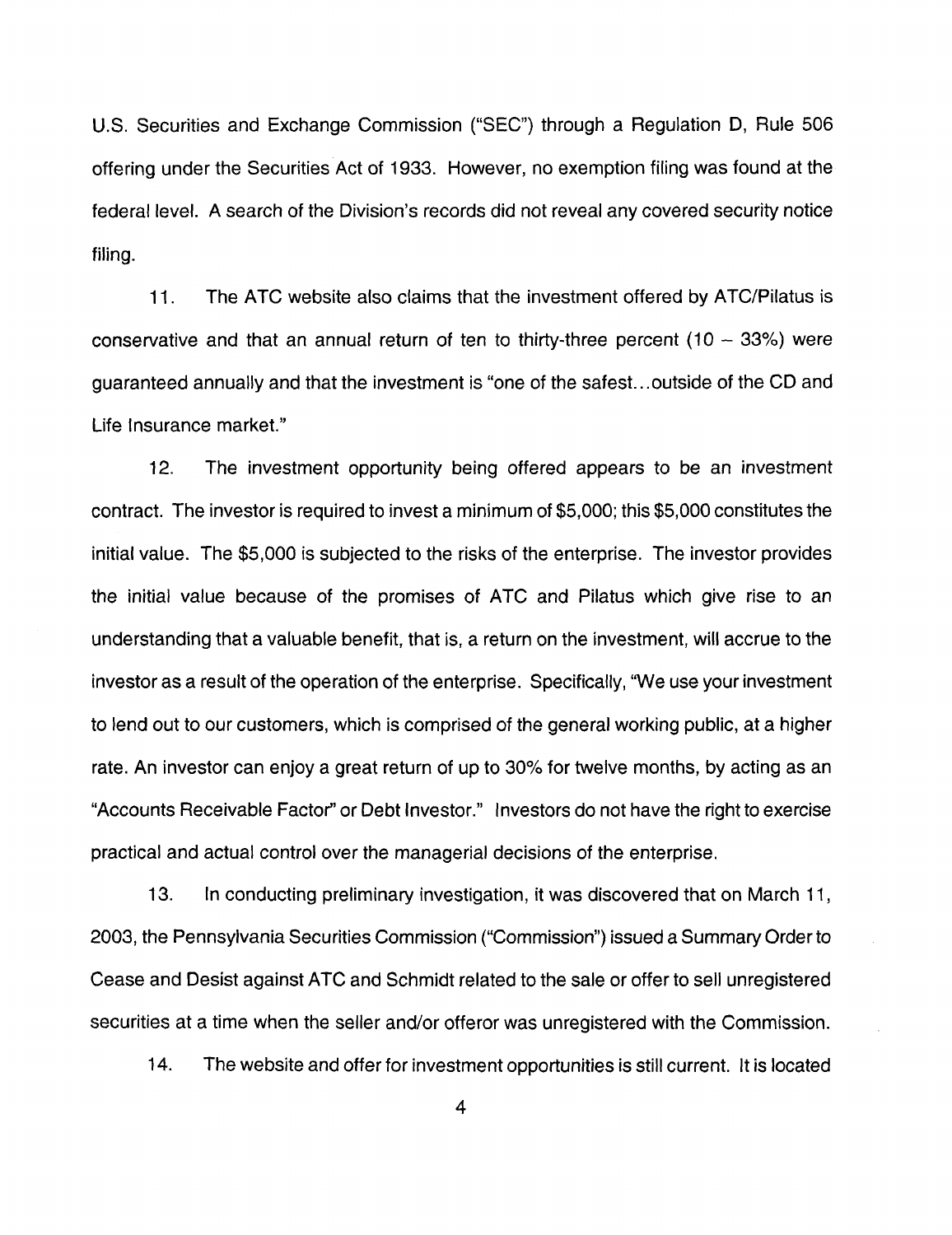at www.atcinvesting.com. The website indicates that certain types of investments are ongoing until June 30, 2004; however, those investments are subject to twelve month renewals. The website indicates that additional investments are available and more will be forthcoming.

15. ATC is not currently, nor has the company ever been, registered as a broker-dealer or investment adviser with the Division pursuant to the Tennessee Securities Act of 1980, as amended. Moreover, ATC has never registered a securities offering with the Division.

16. Pilatus is not currently, nor has the company ever been, registered as a broker-dealer or investment adviser with the Division pursuant to the Tennessee Securities Act of 1980, as amended. Moreover, Pilatus has never registered a securities offering with the Division.

17. Schmidt is not currently, nor has he ever been, registered as a broker-dealer, agent of a broker-dealer, investment adviser, or investment adviser representative with the Division pursuant to the Tennessee Securities Act of 1980, as amended.

18. The Respondents, without the proper registration, are presently and will continue to issue, offer, and/or sell unregistered securities, also without the proper registration, from, in, or into the State of Tennessee. As result of this activity the public will suffer immediate and irreparable injury, loss or damage.

19. The Respondents, in connection with the offer, sale and purchase of the security in this state, will continue to violate Tennessee Code Annotated§ 48-2-121(b) by stating that the investment opportunities offered are registered or omitting to state that the investment opportunities are unregistered with the State of Tennessee, Department of Commerce and Insurance, Division of Securities.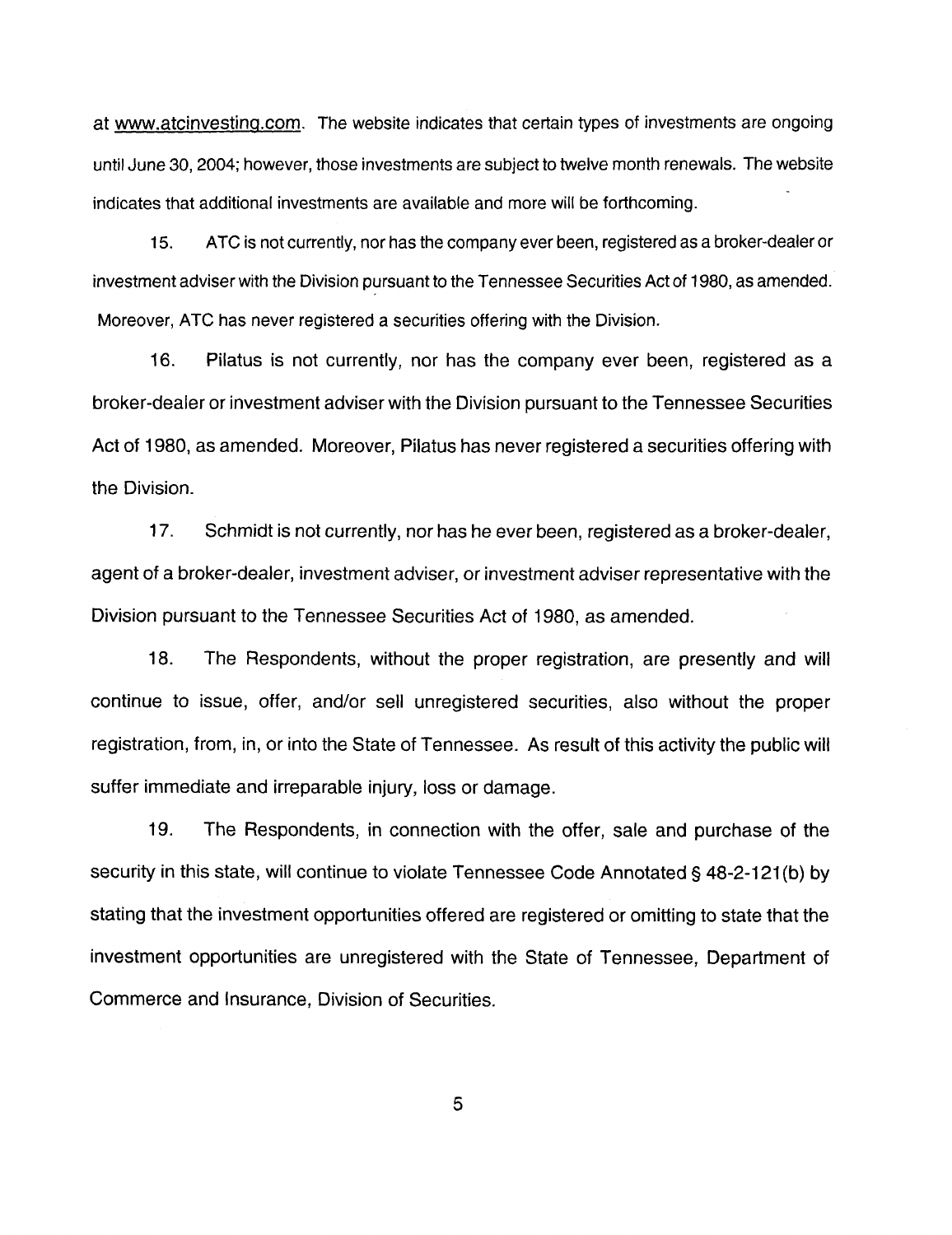20. The Respondents, in connection with the offer, sale and purchase of the security in this state, will continue to violate Tennessee Code Annotated § 48-2-121(b) by guaranteeing returns of 12% to 24% annually.

21. The Respondents, in connection with the offer, sale and purchase of the security in this state, will continue to violate Tennessee Code Annotated § 48-2-121(b) by incorrectly stating that the investment opportunity has been registered with the SEC under Regulation D.

22. This Order is in the public interest and necessary for the protection of investors, and consistent with the purposes fairly intended by the Act.

## **CONCLUSIONS OF LAW**

1. Tennessee Code Annotated §48-2-1 04 provides that it is unlawful for any person to sell any security in this state unless it is registered with the Division, qualified for an exemption pursuant to §48-2-1 03, or a covered security.

2. Tennessee Code Annotated§ 48-2-102 provides that a security includes investment contracts. In King v. Pope, 91 S.W.3d 314, 320-322 (Tenn. 2002), the court held that an instrument or agreement would be considered an investment contract when (1) an offeree furnishes initial value to an offeror, (2) a portion of this initial value is subjected to the risks of the enterprise, (3) the furnishing of the initial value is induced by the offeror's promises or representations which give rise to a reasonable understanding that a valuable benefit of some kind, over and above the initial value, will accrue to the offeree as a result of the operation of the enterprise, and (4) the offeree does not receive the right to exercise practical and actual control over the managerial decisions of the enterprise.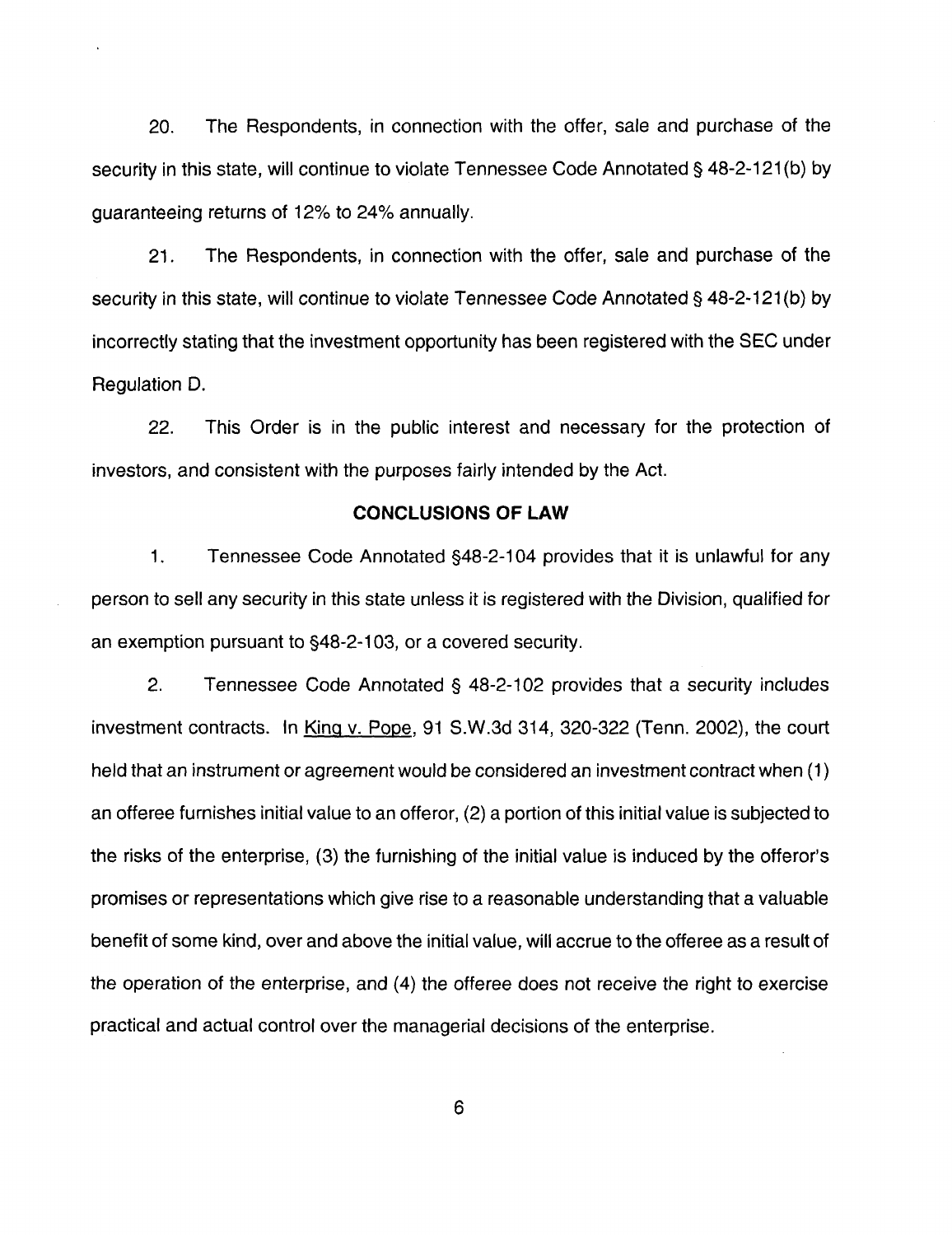3. Based upon the Findings of Fact and the Exhibits filed by the Petitioner, the Respondents have violated and are violating Tennessee Code Annotated §48-2-104 by offering, issuing, and/or selling unregistered securities to Tennessee residents.

4. Tennessee Code Annotated §48-2-1 02(3) provides that a "broker-dealer" means any person engaged in the business of effecting transactions in securities for the account of others, or any person engaged in the business of buying or selling securities issued by one (1) or more other persons for such person's own account and as part of a regular business rather than in connection with such person's investment activities.

5. Tennessee Code Annotated §48-2-1 02(2) provides that an "agent" means any individual, other than a broker-dealer, who represents a broker-dealer in effecting or attempting to effect purchases or sales of securities from, in, or into this state.

6. Tennessee Code Annotated §48-2-1 09(a) provides that it is unlawful for any person to transact business from, in, or into this state as a broker-dealer or agent unless such person is registered as a broker-dealer or agent under this part.

7. Tennessee Code Annotated §48-2-1 09(b) provides that it is unlawful for any broker-dealer to employ an agent to transact business as an agent unless the agent is registered under this part.

8. Based upon the Findings of Fact and the Exhibits filed by the Petitioner, Respondents have violated and are violating Tennessee Code Annotated §48-2-1 09(a) and (b) by acting as unregistered broker-dealers and/or agents and/or employing unregistered agents to solicit Tennessee residents.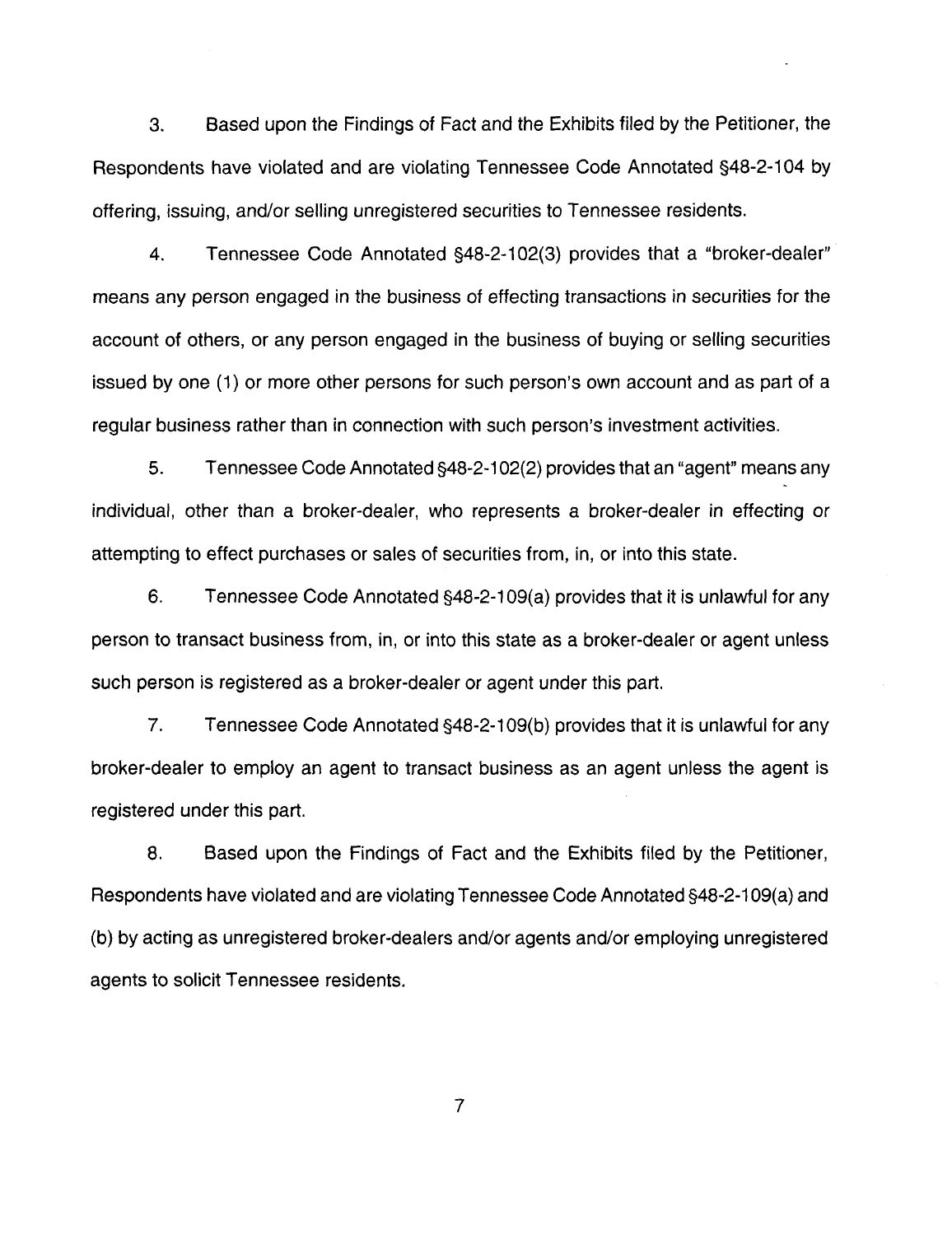9. Tennessee Code Annotated § 48-2-121 provides that it is unlawful for any person, in connection with the offer, sale or purchase of any security in this state, directly or indirectly, to make any untrue statement of a material fact or omit to state a material fact necessary in order to make the statements made, in light of the circumstances under which they are made, not misleading.

10. Based upon the Findings of Fact, the Respondents have violated and are violating Tennessee Code Annotated§ 48-2-121 by stating that the investment opportunities offered are registered or omitting to state that the investment opportunities offered are unregistered with the State of Tennessee, Department of Commerce and Insurance, Division of Securities.

11. Based upon the Findings of Fact, the Respondents have violated and are violating Tennessee Code Annotated§ 48-2-121 by guaranteeing returns of 12% to 24% annually.

12. Based upon the Findings of Fact, the Respondents have violated or are violating Tennessee Code Annotated § 48-2-121 by incorrectly stating that the investment opportunity has been registered with the SEC under Regulation D.

13. Tennessee Code Annotated §48-2-116 provides that the Commissioner may make, promulgate, amend, and rescind such Orders as are necessary to carry out the provisions of the Tennessee Securities Act of 1980, as amended, and that such Order is in the public interest, necessary for the protection of investors and consistent with the purposes fairly intended by the policy and provisions of the Act.

14. Tennessee Code Annotated §48-2-116(e)(2) states, in pertinent part, that no Order may be entered without: 1) prior notice to affected parties, unless the Commissioner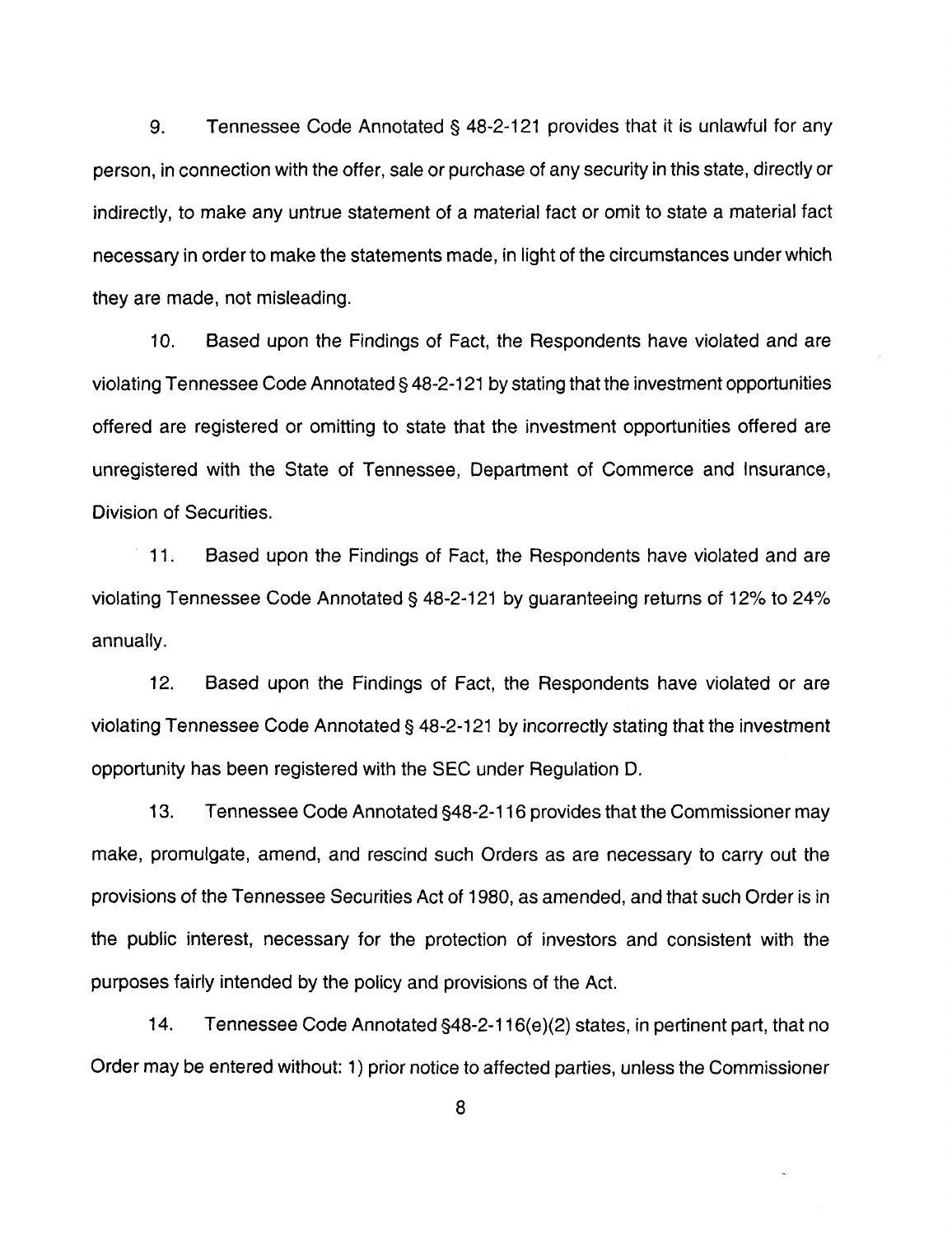determines that prior notice would not be in the public interest and would be detrimental to the protection of investors; 2) an opportunity tor a hearing before the Commissioner; and 3) written Findings of Fact and Conclusions of Law.

15. Based upon the Findings of Fact, it would not be in the public interest and it would be detrimental to the protection of investors if prior notice of this Order were given to affected parties.

**NOW, THEREFORE,** in consideration of the foregoing, it is **ORDERED** that:

1. The Respondents, ATC Investment Group, L.L.C., Pilatus Financial Center, and Lawrence Paul Schmidt, shall comply with the provisions of the Tennessee Securities Act of 1980, as amended.

2. The Respondents, ATC Investment Group, L.L.C., Pilatus Financial Center, and Lawrence Paul Schmidt, shall cease and desist in the further conduct as a brokerdealers from, in, or into the State of Tennessee until such time as it is effectively registered with the Division to engage in such activity. Specifically, IT IS ORDERED that the Respondents immediately cease and desist from the issuance, offer to sell, and/or sale of investment opportunities, including investment contracts or any other investment interest in ATC Investment Group, L.L.C. and/or Pilatus Financial Center, including any successor entities to individuals in Tennessee, as well as immediately cease and desist from any activity associated with the sale of these and any other securities to individuals in Tennessee.

3. The Respondent, Lawrence Paul Schmidt, shall cease and desist in further conduct as an agent of a broker-dealerfrom or in the State of Tennessee until such time he is effectively registered with the Division to engage in such activity. Specifically, IT IS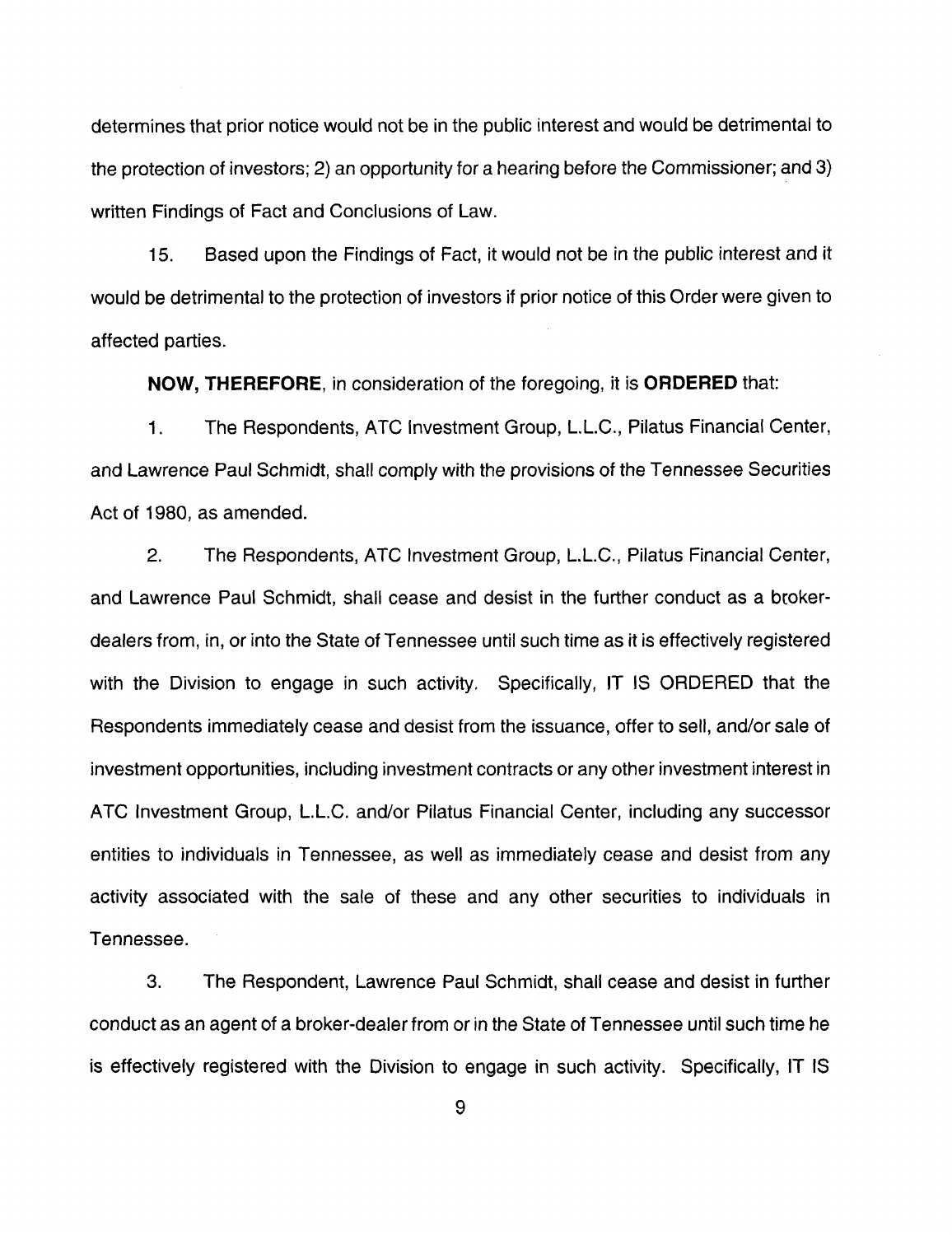ORDERED that the Respondent immediately cease and desist from the issuance, offer to sell, and/or sale of investment opportunities, including investment contracts or any other investment interest in ATC Investment Group, L.L.C. and/or Pilatus Financial Center, including any successor entities to individuals in Tennessee, as well as immediately cease and desist from any activity associated with the sale of these and any other securities to individuals in Tennessee.

4. All Respondents shall cease and desist the further offer and/or sale and/or issuance of unregistered securities from and in the State of Tennessee. Specifically, IT IS ORDERED that the Respondents immediately cease and desist from the issuance, offer to sell, and/or sale of investment opportunities, including investment contracts or any other investment interest in ATC Investment Group, L.L.C. and/or Pilatus Financial Center, including any successor entities to individuals in Tennessee, as well as immediately cease and desist from any activity associated with the sale of these and any other securities to individuals in Tennessee.

5. The Respondents shall cease and desist, from and in the State of Tennessee, in making any untrue statement of a material fact or omitting to state a material fact necessary in order to make the statements made, in light of the circumstances under which they are made, not misleading.

6. All persons in any way assisting, aiding, or helping any of the aforementioned Respondents in any of the aforementioned violations of the Tennessee Securities Act of 1980, as amended, Tennessee Code Annotated §§48-2-101 et seq. shall cease and desist from all such activities in violation of the Tennessee Securities Act of 1980, as amended.